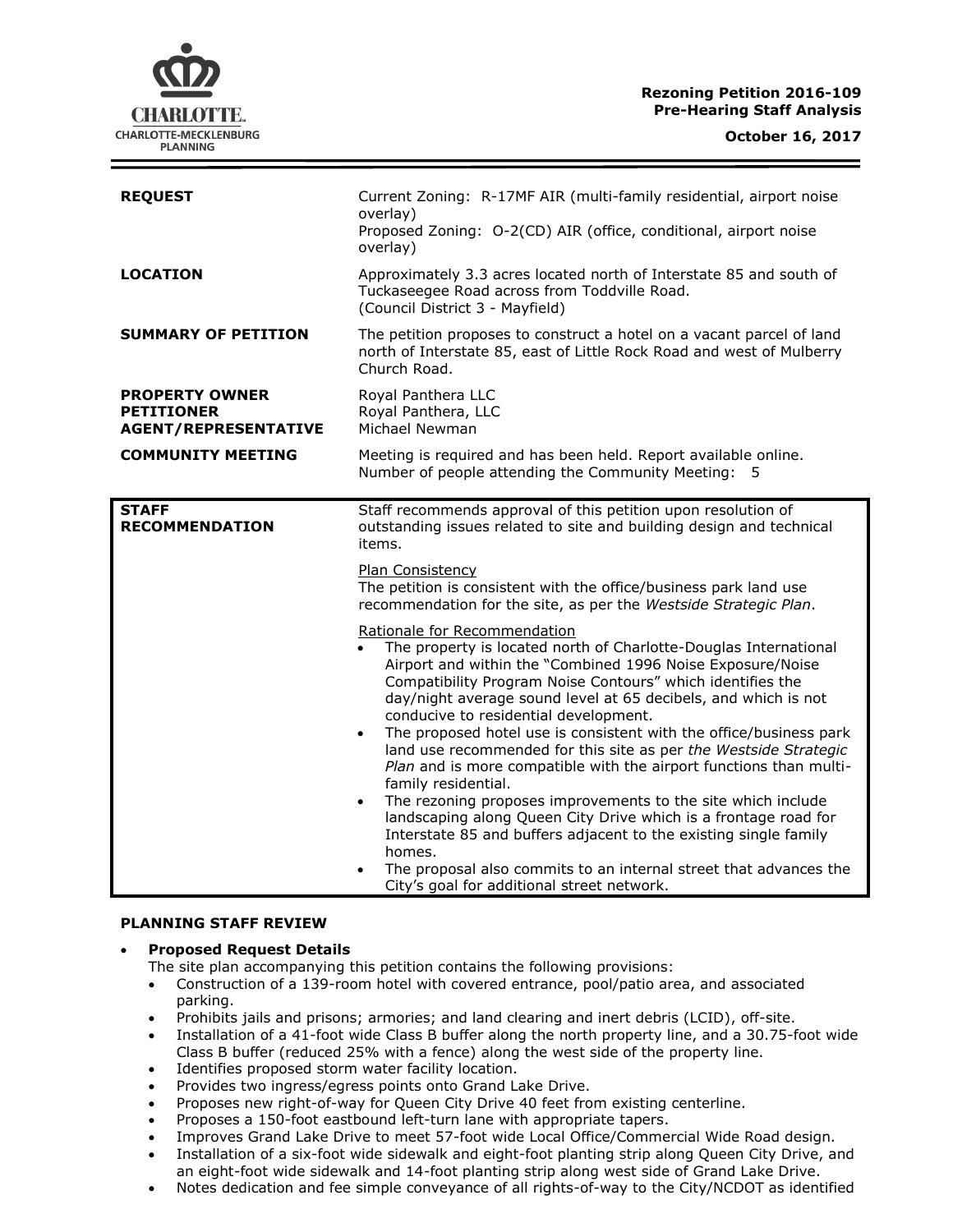will be completed before issuance of building certificate of occupancy.

 Notes all proposed transportation improvements identified on the plan will be constructed and approved before issuance of building certificate of occupancy.

#### **Existing Zoning and Land Use**

- The subject site is currently undeveloped and surrounded by residential, institutional, retail, and industrial uses.
- North are single family residential homes, religious facilities, community park, and undeveloped land zoned R-3 LLWA AIR (single family residential, Lower Lake Wylie Protected Area, Airport Noise Overlay) and R-17MF AIR (multi-family residential, Airport Noise Overlay).
- East are undeveloped acreage, hotels, and commercial uses zoned R-17MF (multi-family residential), R-17MF AIR (multi-family residential, Airport Noise Overlay), O-1(CD) AIR (office, Airport Noise Overlay), B-2 AIR (general business, Airport Noise Overlay), and B-2(CD) AIR (general business, conditional, Airport Noise Overlay).
- South, across Interstate 85, are a mobile home park, and office/industrial/warehouse uses zoned I-1 AIR (light industrial, Airport Noise Overlay) and I-2 AIR (general industrial, Airport Noise Overlay).
- West are undeveloped acreage, single family homes, hotels, commercial and warehouse uses zoned R-3 LLWPA AIR (single family residential, Lower Lake Wylie Protected Area, Airport Noise Overlay), and R-17MF AIR (multi-family residential, Airport Noise Overlay).
- See "Rezoning Map" for existing zoning in the area.

#### **Rezoning History in Area**

- There have been no recent rezonings in the immediate area.
- **Public Plans and Policies**
	- The *Westside Strategic Plan* (2000) recommends office/business park land uses for this site and surrounding area.

#### **TRANSPORTATION CONSIDERATIONS**

 The site frontage is along a major collector between two interchanges with I-85. The current site plan commits to an internal street that advances CDOT's goal for additional network and commits to construction of the future cross section of Queen City Drive along the site frontage.

#### **Vehicle Trip Generation:**

Current Zoning:

Existing Use: 10 trips per day (based on a single family home).

Entitlement: 460 trips per day (based on 56 multi-family units).

Proposed Zoning: 1,140 trips per day (based on hotel with 139 rooms).

**DEPARTMENT COMMENTS** (see full department reports online)

- **Charlotte Area Transit System:** No issues.
- **Charlotte Department of Housing and Neighborhood Services:** No issues.
- **Charlotte-Douglas International Airport:** No comments received.
- **Charlotte Fire Department:** No issues.
- **Charlotte-Mecklenburg Schools:** Non-residential petitions do not impact the number of students attending local schools.
- **Charlotte Water:** Charlotte Water currently does not have water or sewer system availability for the parcel under review. The closest existing water main is located approximately 570 feet southeast of the southeastern corner of the property on Queen City Drive. The closest existing sewer main is located approximately 250 feet southeast of the southeastern corner of the property on Queen City Drive.

#### **Engineering and Property Management:**

- **Arborist:** Trees in the right-of-way of all public streets are protected by the Tree Ordinance. No trees can be removed from or planted in the right-of-way of all State maintained streets (Queen City Drive) without permission of NC Department of Transportation and the City Arborist's office. Trees must be planted to meet NCDOT planting guidelines. Contact Laurie Reid (704-336-5753) at the City Arborist's office for a tree planting permit before planting trees in the NCDOT right-of-way once plans have been approved by the City.
- **Erosion Control:** No issues.
- **Land Development:** See Outstanding Issues, Note 4.
- **Storm Water Services: No issues.**
- **Urban Forestry:** No issues.